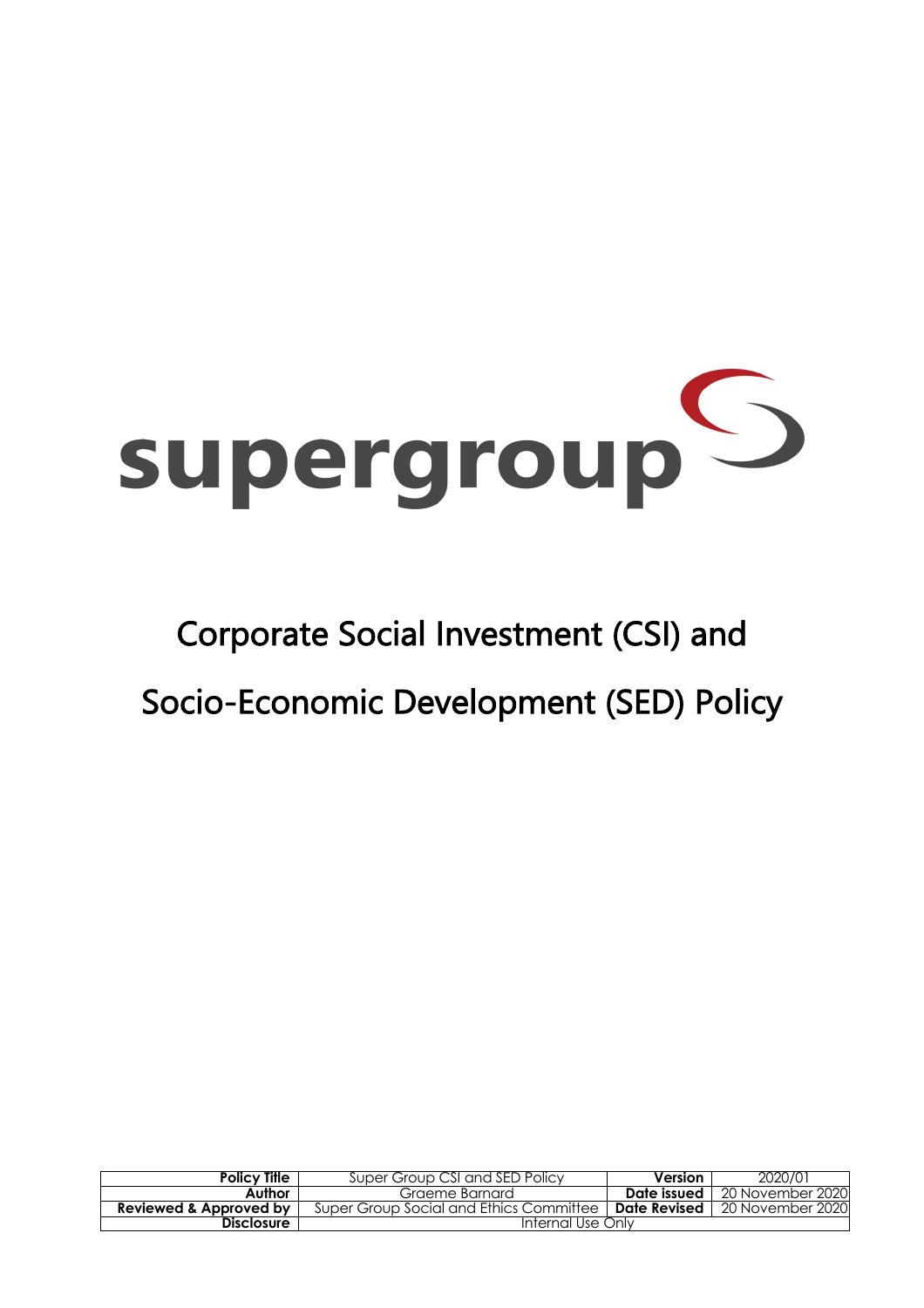| CONFONTIL SOCIAL INVESTIVIENT (CSI) AND SOCIO-ECONOMIC DEVELOR MENT<br>(SED) POLICY | 3                       |
|-------------------------------------------------------------------------------------|-------------------------|
| Introduction                                                                        | 3                       |
| Aim                                                                                 | 3                       |
| <b>Definitions</b>                                                                  | 3                       |
| <b>Strategic CSI and SED Objectives</b>                                             | $\overline{a}$          |
| <b>CSI and SED Policy Statement</b>                                                 | 5                       |
| Purpose of the CSI and SED Policy                                                   | 5                       |
| <b>CSI and SED Committee</b>                                                        | $6\phantom{1}6$         |
| CSI and SED Budget                                                                  | 6                       |
| <b>Three-Pronged Approach</b>                                                       | $\overline{\mathbf{z}}$ |
| Key Priority CSI and SED Areas                                                      | 9                       |
| Communication                                                                       | 9                       |
| <b>Evaluation and Feedback</b>                                                      | 10                      |

## CORPORATE SOCIAL INVESTMENT (CSI) AND SOCIO-ECONOMIC DEVELOPMENT

| <b>Policy Title</b>    | Super Group CSI and SED Policy                               | <b>Version</b> | 2020/01          |
|------------------------|--------------------------------------------------------------|----------------|------------------|
| Author                 | Graeme Barnard                                               | Date issued    | 20 November 2020 |
| Reviewed & Approved by | Super Group Social and Ethics Committee <b>IDate Revised</b> |                | 20 November 2020 |
| <b>Disclosure</b>      | Internal Use Only                                            |                |                  |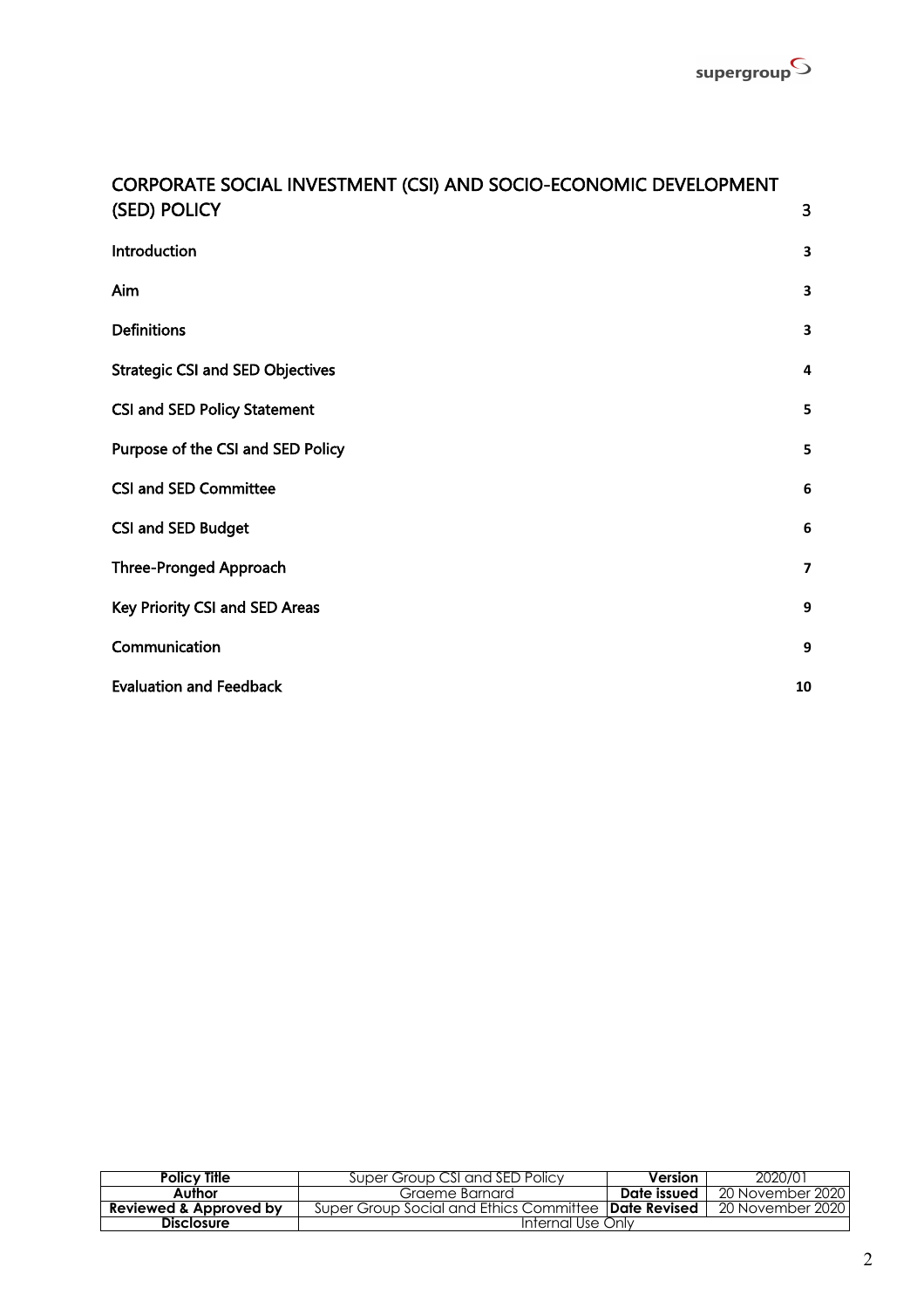## Corporate Social Investment (CSI) and Socio-Economic Development (SED) Policy

## Introduction

1. Super Group associates itself with the escalating corporate awareness of the need to invest in sustainable social development. The Group's annual budget makes provision for both CSI and SED initiatives in line with the Group's CSI strategy. CSI is therefore an integral part of Super Group's commitment to sustainable development and for branding and enhancing the Company's reputation as a responsible corporate citizen and valued partner amongst communities where it operates. To give effect to this, Super Group commits itself to invest in development and empowerment projects that embrace the diversity of South Africa, with the aim to becoming a significant contributor in the field of community upliftment.

## Aim

2. The aim of this Policy is to provide strategic direction to the Group in terms of the Group's CSI and SED Policy and initiatives.

## **Definitions**

- 3. The following definitions apply in terms of this policy:
	- a. **Corporate Social Responsibility**. CSI is typically summarised as the "triple bottom line," which is a model that evaluates the impact of a firm's policies on people and the environment as well as profit maximisation. CSI is a strategy for implementing social commitment in a concrete way by using company funds and resources to improve the quality of life in developing or disadvantaged communities. CSI beneficiaries may include benefits for

| <b>Policy Title</b>    | Super Group CSI and SED Policy                               | <b>Version</b> | 2020/01          |
|------------------------|--------------------------------------------------------------|----------------|------------------|
|                        |                                                              |                |                  |
| Author                 | Graeme Barnard                                               | Date issued    | 20 November 2020 |
| Reviewed & Approved by | Super Group Social and Ethics Committee <b>IDate Revised</b> |                | 20 November 2020 |
| <b>Disclosure</b>      | Internal Use Only                                            |                |                  |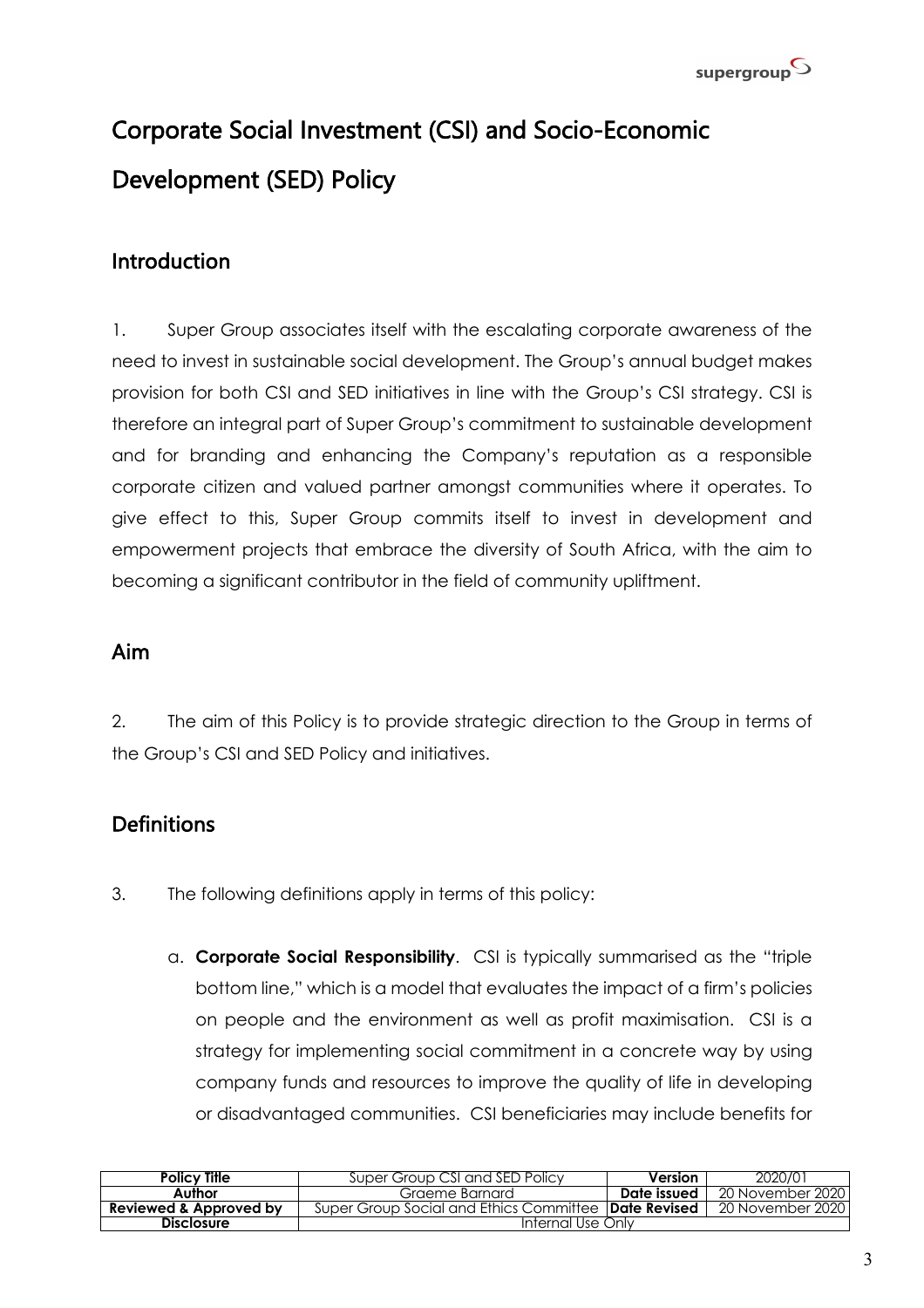

communities, natural persons or groups of natural persons regardless of their race, gender or disability status.

b. **Socio-Economic Development**. Means monetary or non-monetary contribution for communities, natural persons or groups of natural persons where at least 75% of the beneficiaries are Black people. The objective of SED contributions is the promotion of sustainable access for the beneficiaries to the economy. SED beneficiaries may include development programmes for women, youth, people with disabilities, people living in rural areas, support of healthcare and HIV/AIDS programmes, support for education programmes, resources and materials at primary, secondary and tertiary education level, as well as bursaries and scholarships, community training, skills development for unemployed people and adult basic education and training, etc.

## Strategic CSI and SED Objectives

4. Super Group strives to be a leading socially responsible organisation involved in the reduction of poverty and social problems through the development and upliftment of communities surrounding Group operations, and also those communities from which we source our workforce. This is achieved by:

- a. focusing on initiatives which enjoy broad-based stakeholder support while avoiding handout tendencies which prove unsustainable;
- b. ensuring that communities and beneficiaries of the programmes are actively consulted in the process of project selection, implementation and evaluation;
- c. quantifying the costs and benefits of the programmes selected and evaluating them in terms of their ability to contribute to capacity building, improving the quality of life and ensuring sustainable development;

| <b>Policy Title</b>    | Super Group CSI and SED Policy                         | <b>Version</b> | 2020/01          |
|------------------------|--------------------------------------------------------|----------------|------------------|
| Author                 | Graeme Barnard                                         | Date issued    | 20 November 2020 |
| Reviewed & Approved by | Super Group Social and Ethics Committee   Date Revised |                | 20 November 2020 |
| <b>Disclosure</b>      | Internal Use Only                                      |                |                  |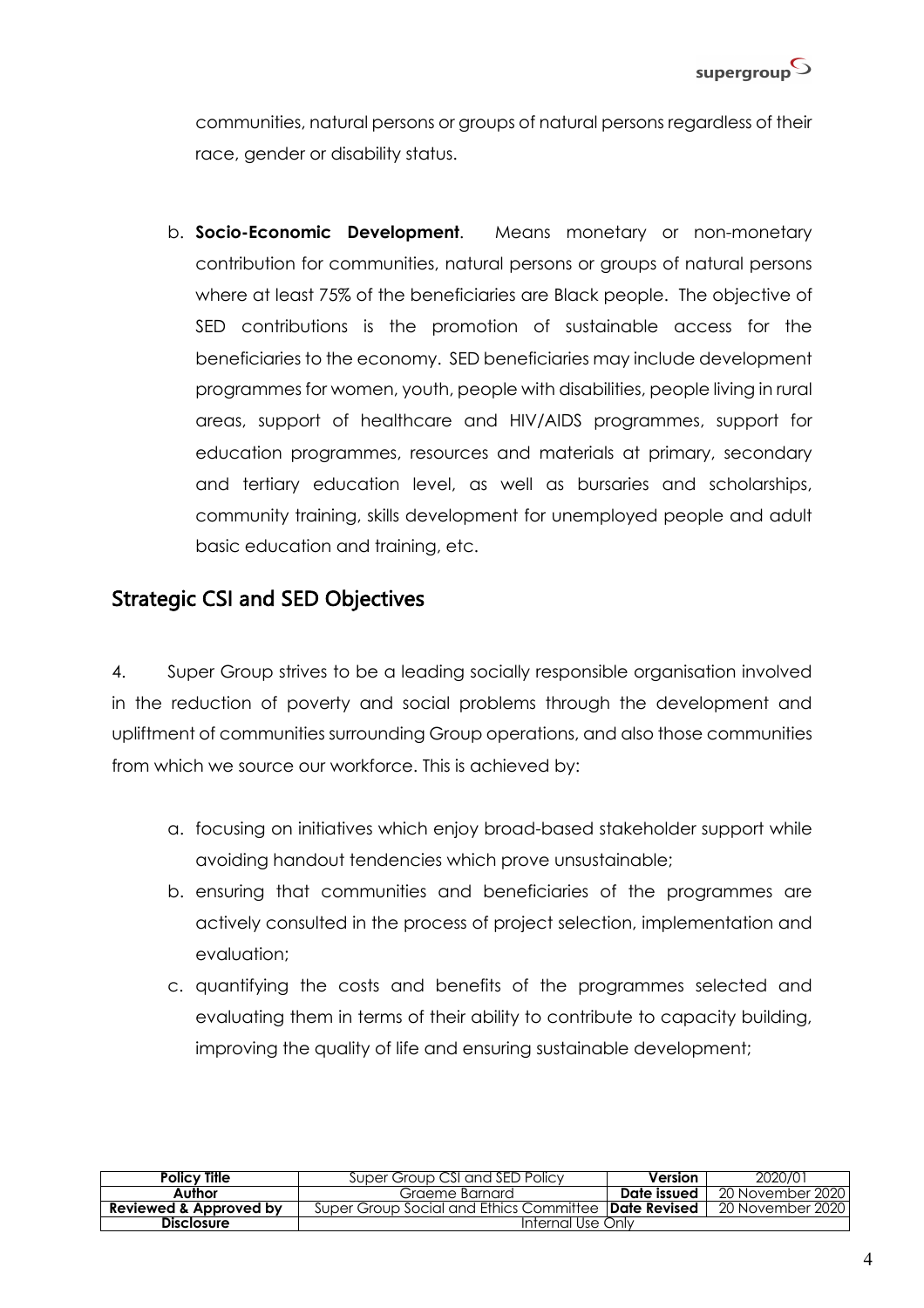

- d. defining the roles and responsibilities of stakeholders and projects/programme beneficiaries, with specific emphasis on financial controls and corporate governance compliance;
- e. integrating and coordinating divisions and business units and the Tsogo Empowerment Trust initiatives in a cost-effective and efficient manner;
- f. building community awareness and recognition of the role played by Super Group in developing its communities through appropriate and transparent outreach initiatives;
- g. contributing to the socio-economic upliftment of primarily historically disadvantaged communities; and
- h. building open, honest and constructive relationships between the Group and its host communities.

## CSI and SED Policy Statement

5. Super Group believes that being a responsible and contributing corporate citizen is necessary for the equitable development of South African people and is therefore a key component of the company's business strategy. Through its community investment strategy, the company is committed to the empowerment, development and growth of disadvantaged communities.

## Purpose of the CSI and SED Policy

- 6. The purpose of this CSI and SED Policy is to:
	- a. outline the Group's CSI and SED strategy and therefore it's involvement in community development and upliftment; and
	- b. set out the processes and procedures by which the Group will identify, manage, and support its CSI activities.

| <b>Policy Title</b>    | Super Group CSI and SED Policy                              | Version     | 2020/01          |
|------------------------|-------------------------------------------------------------|-------------|------------------|
| Author                 | Graeme Barnard                                              | Date issued | 20 November 2020 |
| Reviewed & Approved by | Super Group Social and Ethics Committee <b>Date Revised</b> |             | 20 November 2020 |
| <b>Disclosure</b>      | Internal Use Only                                           |             |                  |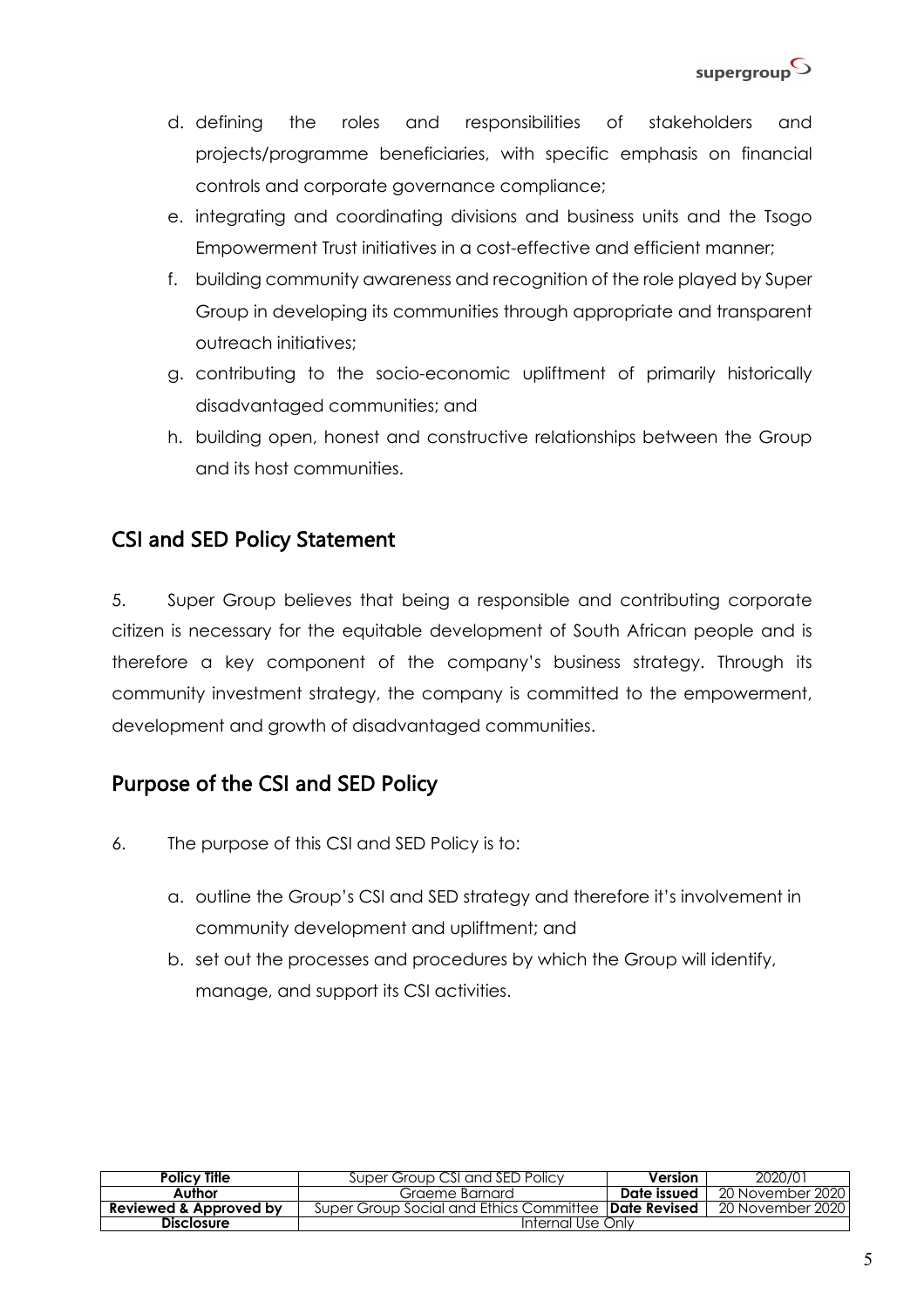

## CSI and SED Committee

7. The CSI and SED Committee is a sub-committee of the Social and Ethics Committee. The CSI and SED Committee will consist of the following members:

- a. Group Human Resources Executive
- b. Chief Information Officer
- c. Transformation Director
- d. Representative of Supply Chain Division
- e. Representative of Dealerships Division
- f. Representative of FleetAfrica
- g. Appointed Financial Representative
- 8. The CSI and SED Committee will have the following roles and functions:
	- a. Identify and approve and co-ordinate Group CSI & SED initiatives.
	- b. Monitor CSI and SED expenditure of all subsidiaries/entities against budget.

## CSI and SED Budget

9. The following budgetary guidelines apply to both CSI and SED spend.

| Subsidiary/Entity               | SED and CSI Budget                                  |  |
|---------------------------------|-----------------------------------------------------|--|
| Super Group Holdings (Pty) Ltd. | 1% of Participating Entities'* Net Profit After Tax |  |
|                                 | (NPAT)                                              |  |
| All other subsidiaries/entities | Maximum of 0.25% of NPAT                            |  |
|                                 | unless a commercial client contract dictates        |  |
|                                 | otherwise                                           |  |

\*Please refer to Appendix A for a list of Super Group Holdings (Pty) Ltd.'s Broad-

Based Black Economic Empowerment (B-BBEE) Scorecard Participating Entities and Non-Participating Entities.

| <b>Policy Title</b>    | Super Group CSI and SED Policy                               | <b>Version</b> | 2020/01            |
|------------------------|--------------------------------------------------------------|----------------|--------------------|
| Author                 | Graeme Barnard                                               | Date issued    | 20 November 2020 l |
| Reviewed & Approved by | Super Group Social and Ethics Committee <b>IDate Revised</b> |                | 20 November 2020 l |
| <b>Disclosure</b>      | Internal Use Only                                            |                |                    |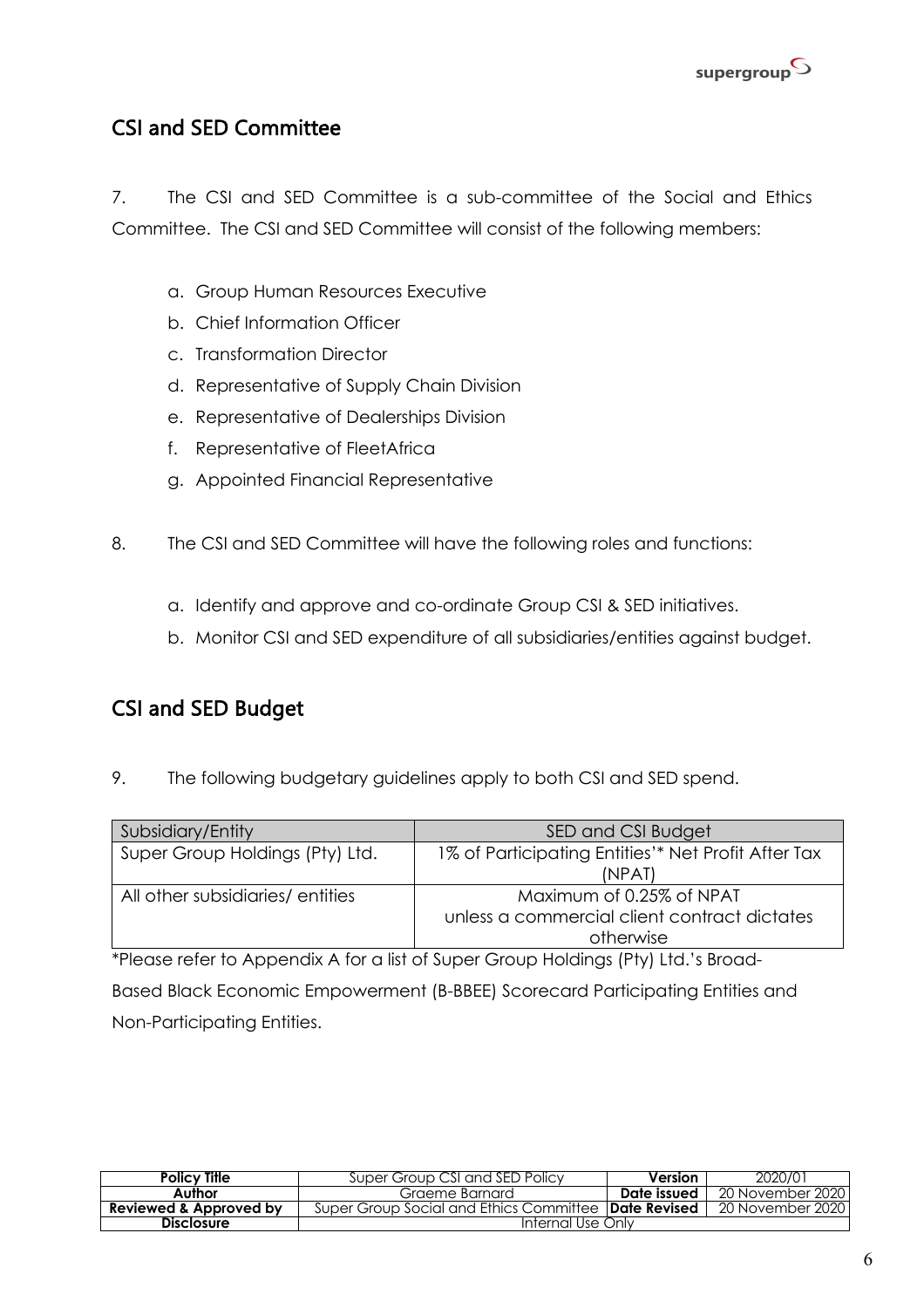

The below subsidiaries/entities' B-BBEEE verification is done at subsidiary/entity level and independently from Super Group Holdings (Pty) Ltd.'s B-BBEE verification for both strategic and commercial reasons/requirements:

| Subsidiary/Entity           | SED and CSI Budget** |
|-----------------------------|----------------------|
| Baleka (Pty) Ltd.           | 1% of NPAT           |
| Digistics (Pty) Ltd.        | 1% of NPAT           |
| Fleet Africa (Pty) Ltd.     | 1% of NPAT           |
| GLS Equipment (Pty) Ltd.    | 1% of NPAT           |
| Legend Logistics (Pty) Ltd. | 1% of NPAT           |
| Lieben Logistics (Pty) Ltd. | 1% of NPAT           |
| Phola Coaches (Pty) Ltd.    | 1% of NPAT           |
| SG Africa (Pty) Ltd.        | 1% of NPAT           |
| SG Coal (Pty) Ltd.          | 1% of NPAT           |
| <b>SG Dealerships</b>       | 1% of NPAT           |

\*\*It is recommended that CSI spend for these subsidiaries/entities is incorporated into SED spend. In instances where the planned CSI spend does not form part of planned SED spend (i.e. beneficiaries of CSI spend is not at least 75% Black) such planned CSI spend should not exceed 0.25% of NPAT.

10. Divisions and business units must make adequate provision in their annual budgets for CSI and SED programmes and initiatives.

11. All CSI and SED programmes and initiatives must be approved by the CSI and SED Committee, which is a sub-committee of the Group's Social and Ethics Committee.

## Three-Pronged Approach

12. The Group will follow a three-pronged approach In order to achieve the Group's strategic CSI and SED objectives:

| <b>Policy Title</b>    | Super Group CSI and SED Policy                              | <b>Version</b> | 2020/01            |
|------------------------|-------------------------------------------------------------|----------------|--------------------|
| Author                 | Graeme Barnard                                              | Date issued    | 20 November 2020 l |
| Reviewed & Approved by | Super Group Social and Ethics Committee <b>Date Revised</b> |                | 20 November 2020 l |
| <b>Disclosure</b>      | Internal Use Only                                           |                |                    |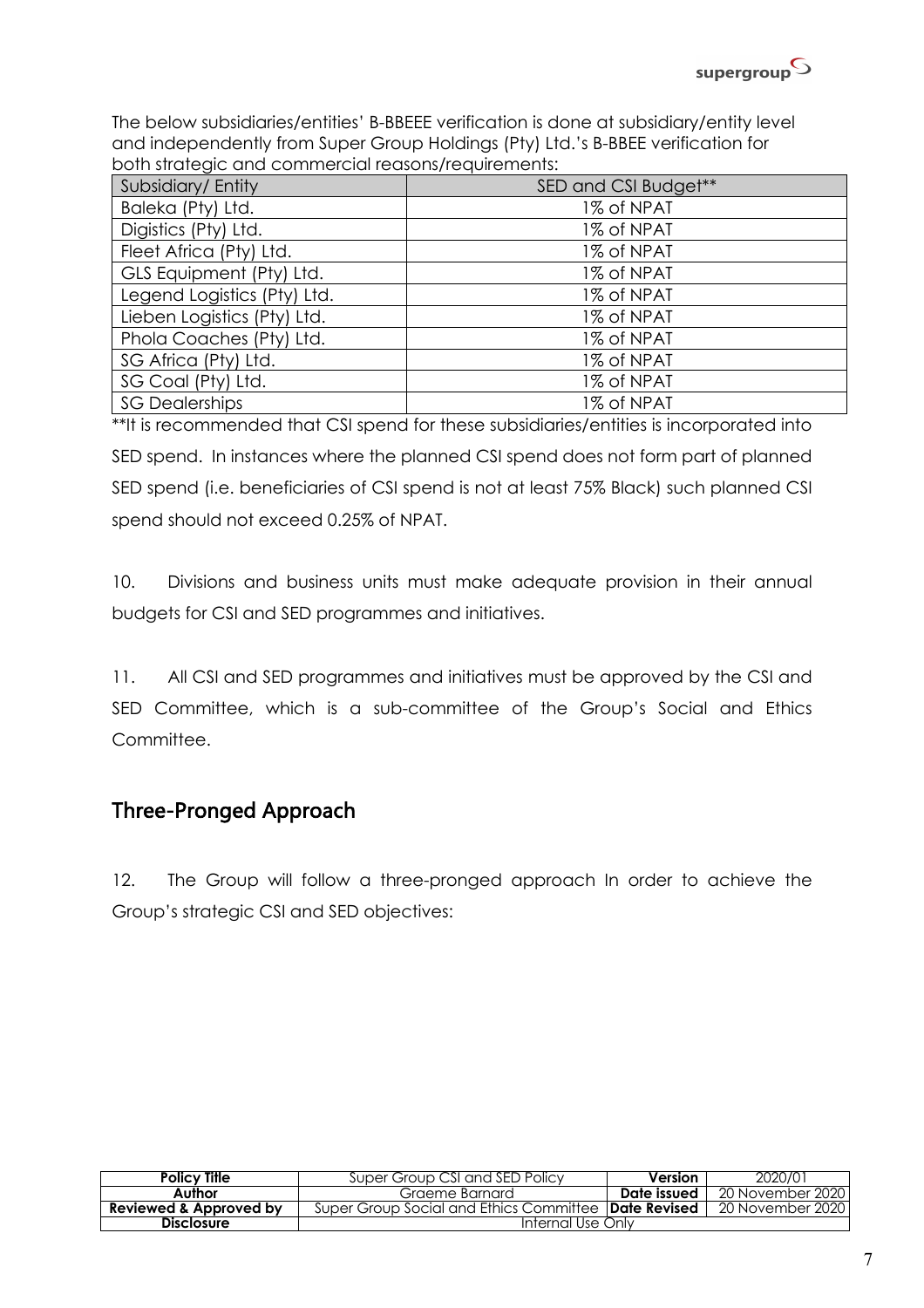



- a. **Central Programmes**: These include programmes and initiatives identified and funded by the Group aimed at adding CSI and SED value and contributing towards SED points on the Group's B-BBEE scorecard. The main three (3) approved central programmes are:
	- i. Stop Hunger Now
	- ii. Tour de Tuli
	- iii. Sani2C
- b. **Decentralised Programmes**: These include *Group approved* programmes and initiatives identified and funded by a division and/or business unit aimed at adding CSI and SED value and contributing towards SED points on the Group's B-BBEE scorecard.
- c. **Controlled Volunteerism**: Our employees are encouraged to become involved in *Group approved* CSI and SED projects aimed at adding CSI and SED value and contributing *time* towards SED points on the Group's B-BBEE scorecard. Naturally time allocated toward volunteerism will be at management's discretion and in line with operational requirements.

| <b>Policy Title</b>    | Super Group CSI and SED Policy                               | Version     | 2020/01          |
|------------------------|--------------------------------------------------------------|-------------|------------------|
| Author                 | Graeme Barnard                                               | Date issued | 20 November 2020 |
| Reviewed & Approved by | Super Group Social and Ethics Committee <b>IDate Revised</b> |             | 20 November 2020 |
| <b>Disclosure</b>      | Internal Use Only                                            |             |                  |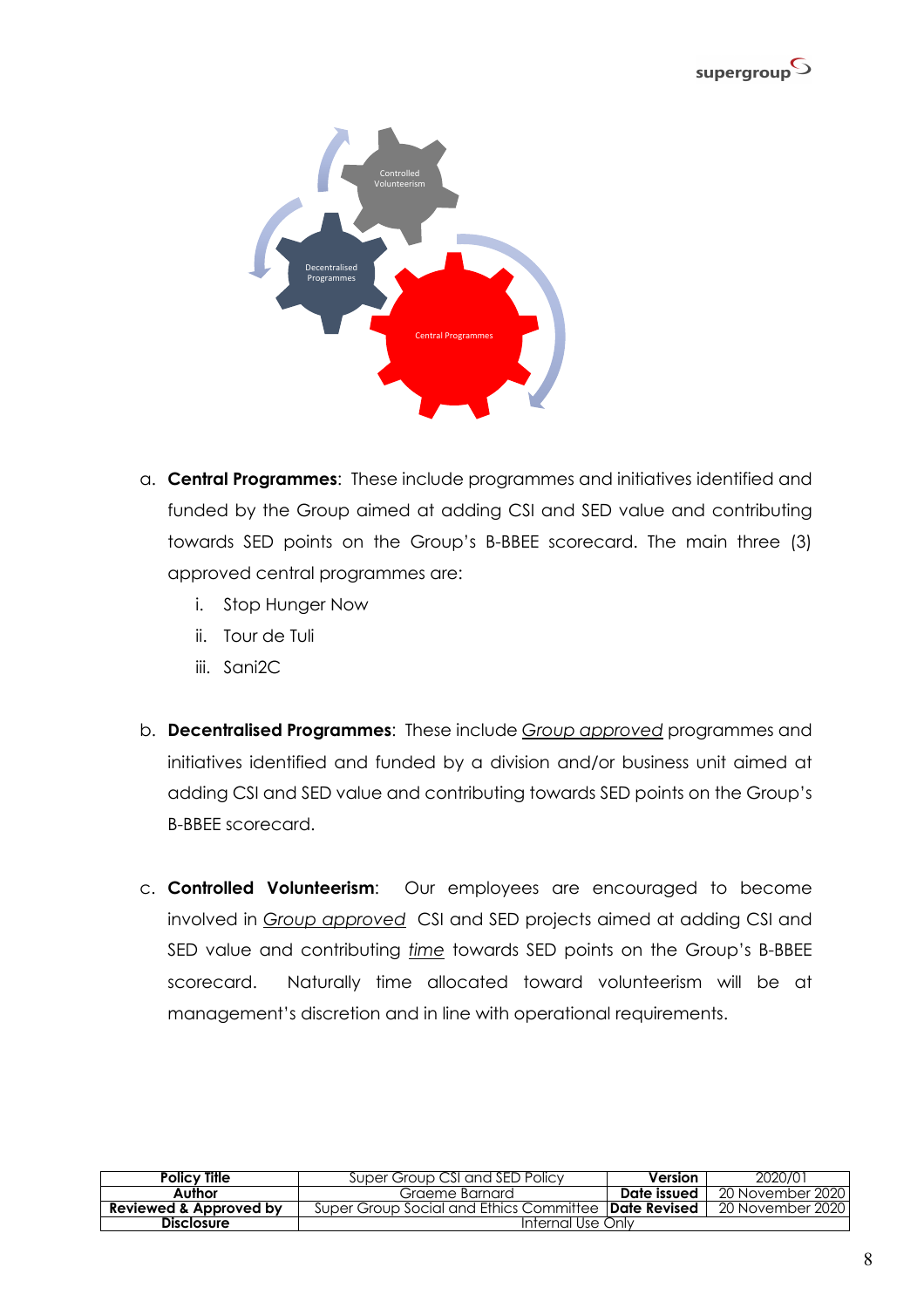

## Key Priority CSI and SED Areas

- 13. The Group identified the following key priority CSI and SED areas:
	- a. Healthcare promotion, particularly HIV&AIDS Education programmes, capacity building and skills development for targeted beneficiaries.
	- b. Income generation and job-creation programmes/projects, with the primary focus on Black youth, Black women and Black people with disabilities.
	- c. Infrastructure development including but not limited to schools, clinics, orphanages, etc. where the beneficiaries are at least 75% Black people.
	- d. Provision of training or mentoring to beneficiary communities which will assist such communities to increase their financial capacity.
	- e. Supplier development initiatives.
	- f. Enterprise development initiatives.

14. These priority areas will be reviewed periodically to ensure that they are relevant to community needs.

## Communication

15. The CSI and SED communication plan will communicate information on the Group's CSI and SED activities and successes both internally and externally. The aim of the communication plan is to enhance the company's reputation for good corporate citizenship and ensure that staff, the Executive Committee, customers, investors, potential partners and all relevant stakeholders are kept informed.

16. The development and implementation of the external and internal communication plan will be the responsibility of the Group Human Resources Executive.

a. Internal Communication

| <b>Policy Title</b>    | Super Group CSI and SED Policy                               | Version     | 2020/01          |
|------------------------|--------------------------------------------------------------|-------------|------------------|
| Author                 | Graeme Barnard                                               | Date issued | 20 November 2020 |
| Reviewed & Approved by | Super Group Social and Ethics Committee <b>IDate Revised</b> |             | 20 November 2020 |
| <b>Disclosure</b>      | Internal Use Only                                            |             |                  |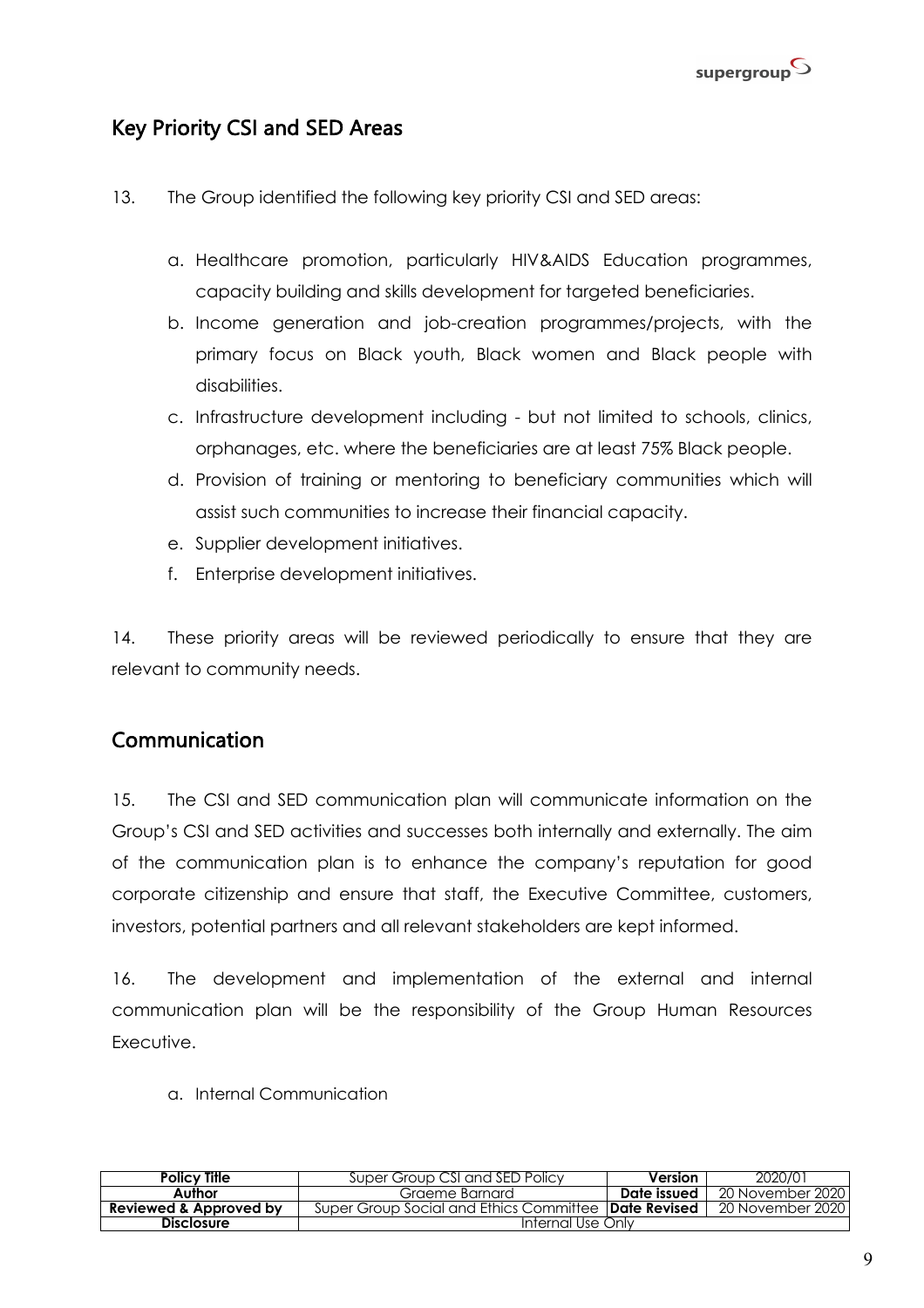

The internal communication plan will provide feedback to staff and management on the CSI and SED policy and strategy, projects selected, project achievements, and project volunteer opportunities. This will be communicated through the following media:

- i. Intranet
- ii. Exco meetings
- iii. Management Communication Forums
- iv. Employee newsletter
- v. Electronic desk drops
- vi. Employee starter packs
- b. External Communication

The external communication plan will create public awareness for the Group's CSI and SED programme and their role in community upliftment through:

- i. Company website
- ii. Company brochure and other marketing material
- iii. Tender documents
- iv. Public Relations programme including press releases and publicity
- v. The Integrated Report, including the Economic, Social and Governance (ESG) Report

## Evaluation and Feedback

17. An effective evaluation and impact analysis process will be developed and implemented and will apply to all selected projects. The measurement and evaluation of the projects will be defined within the grant agreements, which set the framework for periodic evaluation.

| <b>Policy Title</b>    | Super Group CSI and SED Policy                              | <b>Version</b> | 2020/01          |
|------------------------|-------------------------------------------------------------|----------------|------------------|
| Author                 | Graeme Barnard                                              | Date issued    | 20 November 2020 |
| Reviewed & Approved by | Super Group Social and Ethics Committee <b>Date Revised</b> |                | 20 November 2020 |
| <b>Disclosure</b>      | Internal Use Only                                           |                |                  |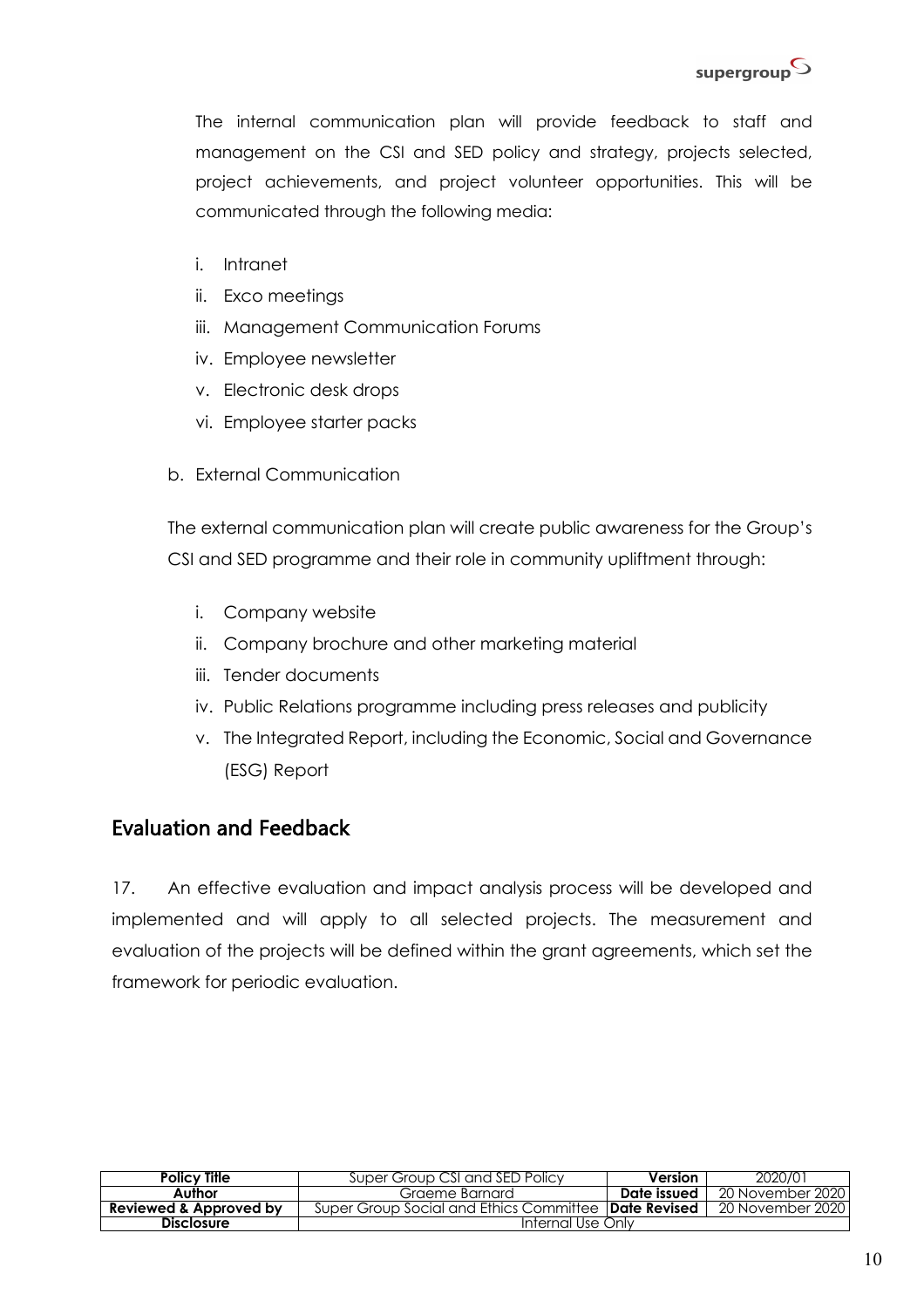

18. All programmes and initiatives will undergo a pre-funding evaluation, site visits and end of contract evaluation will be conducted where a full impact analysis will be undertaken. Furthermore they will be required to have an in-built monitoring element for the programme being funded.

| <b>Policy Title</b>    | Super Group CSI and SED Policy                              | Version     | 2020/01          |
|------------------------|-------------------------------------------------------------|-------------|------------------|
| Author                 | Graeme Barnard                                              | Date issued | 20 November 2020 |
| Reviewed & Approved by | Super Group Social and Ethics Committee <b>Date Revised</b> |             | 20 November 2020 |
| <b>Disclosure</b>      | Internal Use Only                                           |             |                  |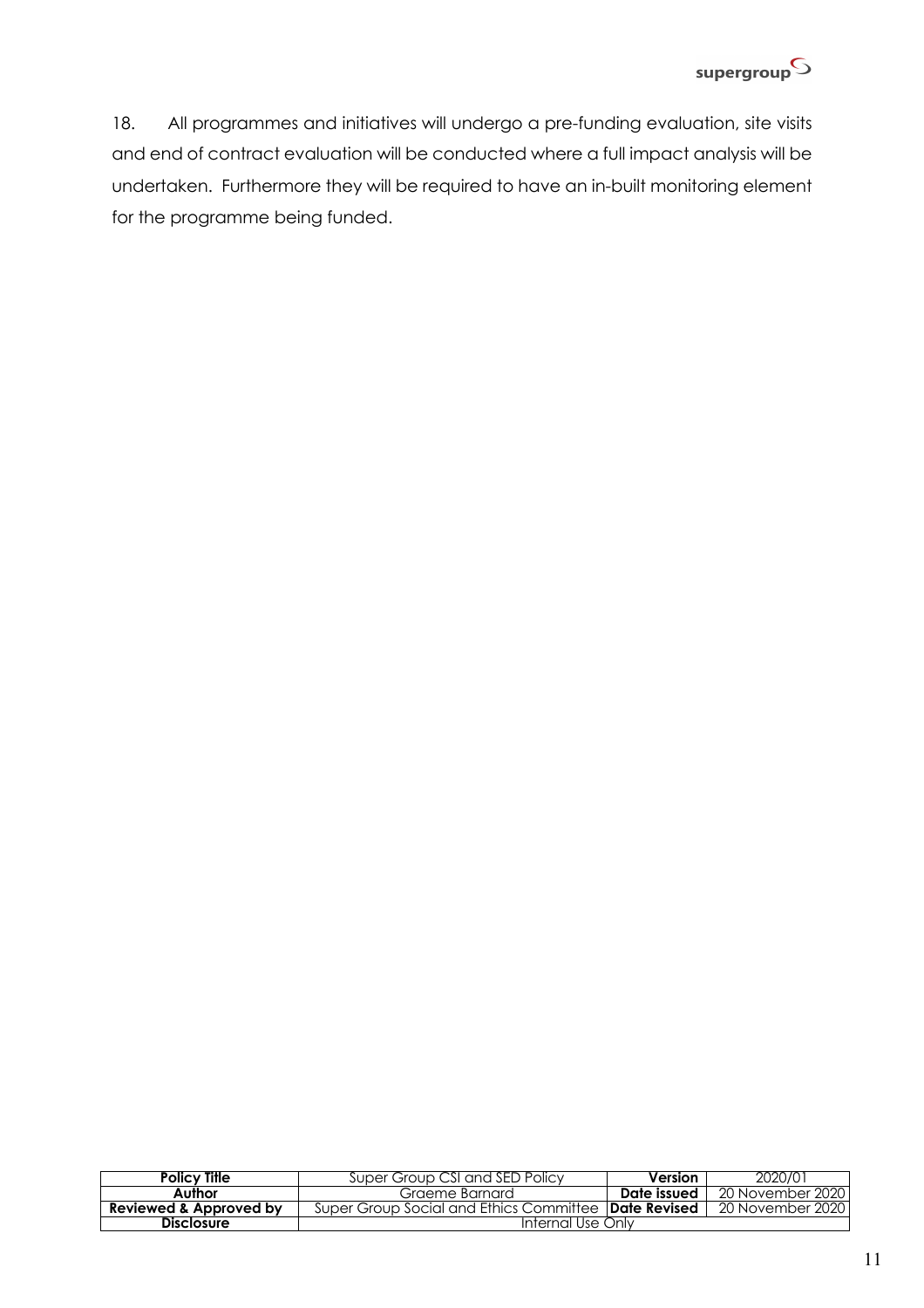

#### APPENDIX A

## SUPER GROUP HOLDINGS (PTY) LTD. B-BBEE SCORECARD PARTICIPATING AND NON-PARTICIPATING ENTITIES

### PARTICIPATING ENTITIES

#### **Super Group Trading (Pty) Ltd.**

- Operations Company
- Cargo Works (Pty) Ltd.
- MDS Collivery (Pty) Ltd.
- MDS Outsourcing (Pty) Ltd.
- MDS Visapak (Pty) Ltd.
- Micor
- Rentrak (Pty) Ltd.
- SG Agility (Pty) Ltd.
- SG Consumer Goods
- SG Convenience
- SG Freight
- SG Mobility
- Sizeka Business Solutions
- Super Rent
- Supply Chain Head Office
- Virtual Supply Chain Solutions
- Zultrans (Pty) Ltd.

| <b>Policy Title</b>    | Super Group CSI and SED Policy                               | <b>Version</b> | 2020/01            |
|------------------------|--------------------------------------------------------------|----------------|--------------------|
| Author                 | Graeme Barnard                                               | Date issued    | 20 November 2020 l |
| Reviewed & Approved by | Super Group Social and Ethics Committee <b>IDate Revised</b> |                | 20 November 2020 l |
| <b>Disclosure</b>      | Internal Use Only                                            |                |                    |